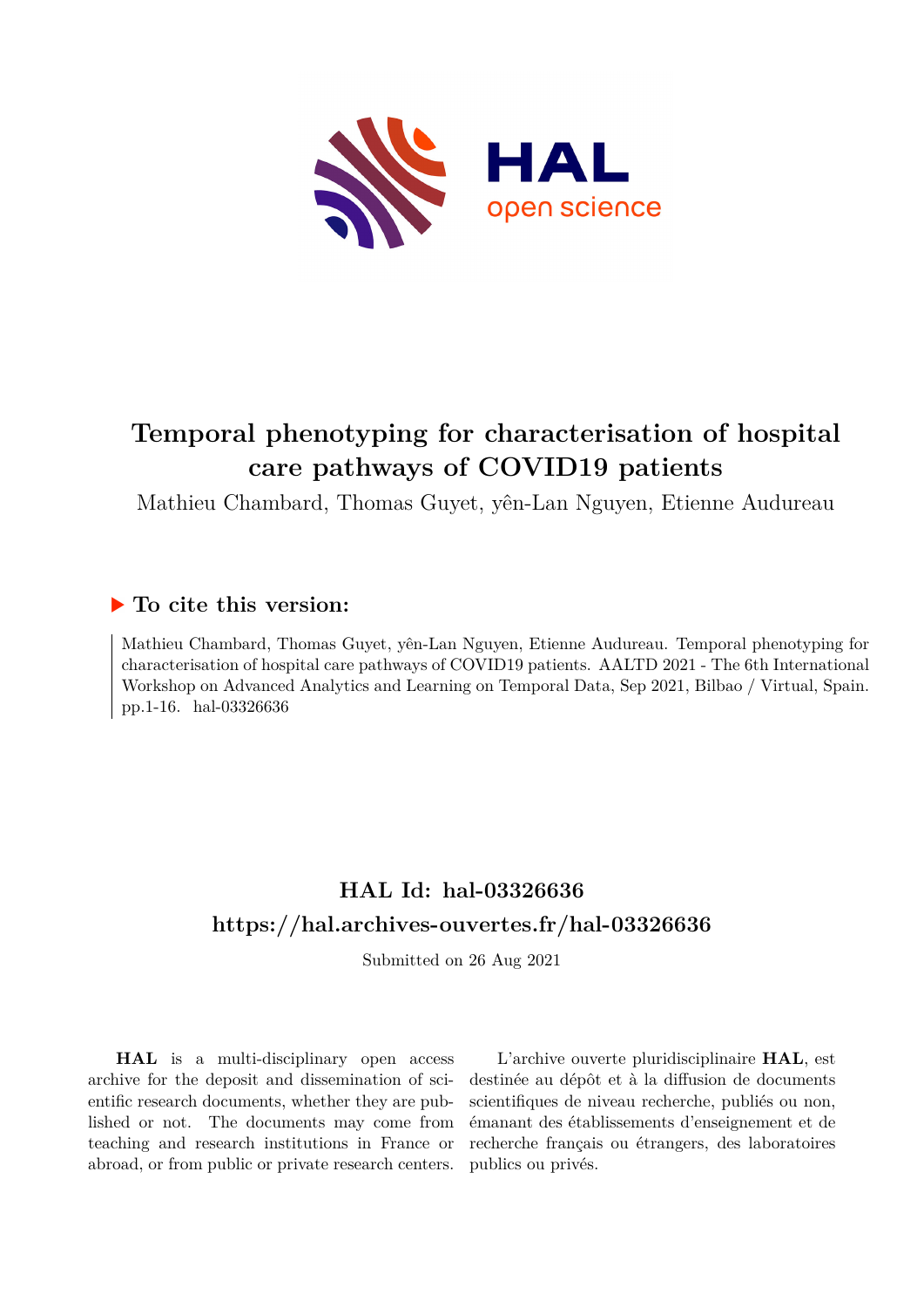# Temporal phenotyping for characterisation of hospital care pathways of COVID19 patients<sup>\*</sup>

Mathieu Chambard<sup>1</sup>, Thomas Guyet<sup>2</sup> Yên-Lan NGuyen<sup>3</sup>, and Etienne Audureau<sup>4</sup>

<sup>1</sup> ENS Rennes/IRISA, Rennes, France 2 Institut Agro/IRISA, Rennes, France <sup>3</sup> AP-HP, Hôpital Cochin, Sorbonne Université, INSERM UMR S 1138, Pierre Louis Institute of Epidemiology and Public Health  $^4\,$  AP-HP, Henri Mondor Hospital, University Paris Est Créteil

Abstract. During the COVID19 crisis, Intensive Care Units admitted many patients with breathing disorders up to respiratory insufficiency. The care strategy of such patients was difficult to find and preventing patients to drift away toward a critical situation was one of the first challenge of physicians. In this study, we would like to characterize care pathways of patients that required a mechanical ventilation. The mechanical ventilation is an invasive treatment for the most critical respiratory insufficiencies. Through the analysis of the sequence of cares, we aim at supporting physicians to better understand patients evolution and let them propose new medical procedures to prevent some patients to be ventilated. This article proposes a method which combines a tensor factorization and sequence clustering. The tensor factorization enables to represent the care sequences as a sequence of daily phenotypes. Then, the sequences of phenotypes is clustered to extract typical care trajectories. This method is experimented on real data from Greater Paris university Hospital and is compared to a direct clustering of the sequences. The results show that the outputs are more easily interpretable with the proposed method.

Keywords: Tensor factorization · sequence clustering · phenotypes · care pathways.

# 1 Introduction

The advent of the COVID19 crisis show us the need to support physicians to identify as early as possible people who may have medical complications. This illustrates the need for predictive analytic tools that may support stakeholders

<sup>?</sup> This project is partly founded by Fondation APHP through the Chair AI-RACLES and received the agreement from the AP-HP CDW Scientific and Ethics Committee (CSE-20-11-COVIPREDS). Data used in preparation of this article were obtained from the AP-HP Covid CDW Initiative database. A complete listing of the members can be found at: [\(https://eds.aphp.fr/covid-19\)](https://eds.aphp.fr/covid-19)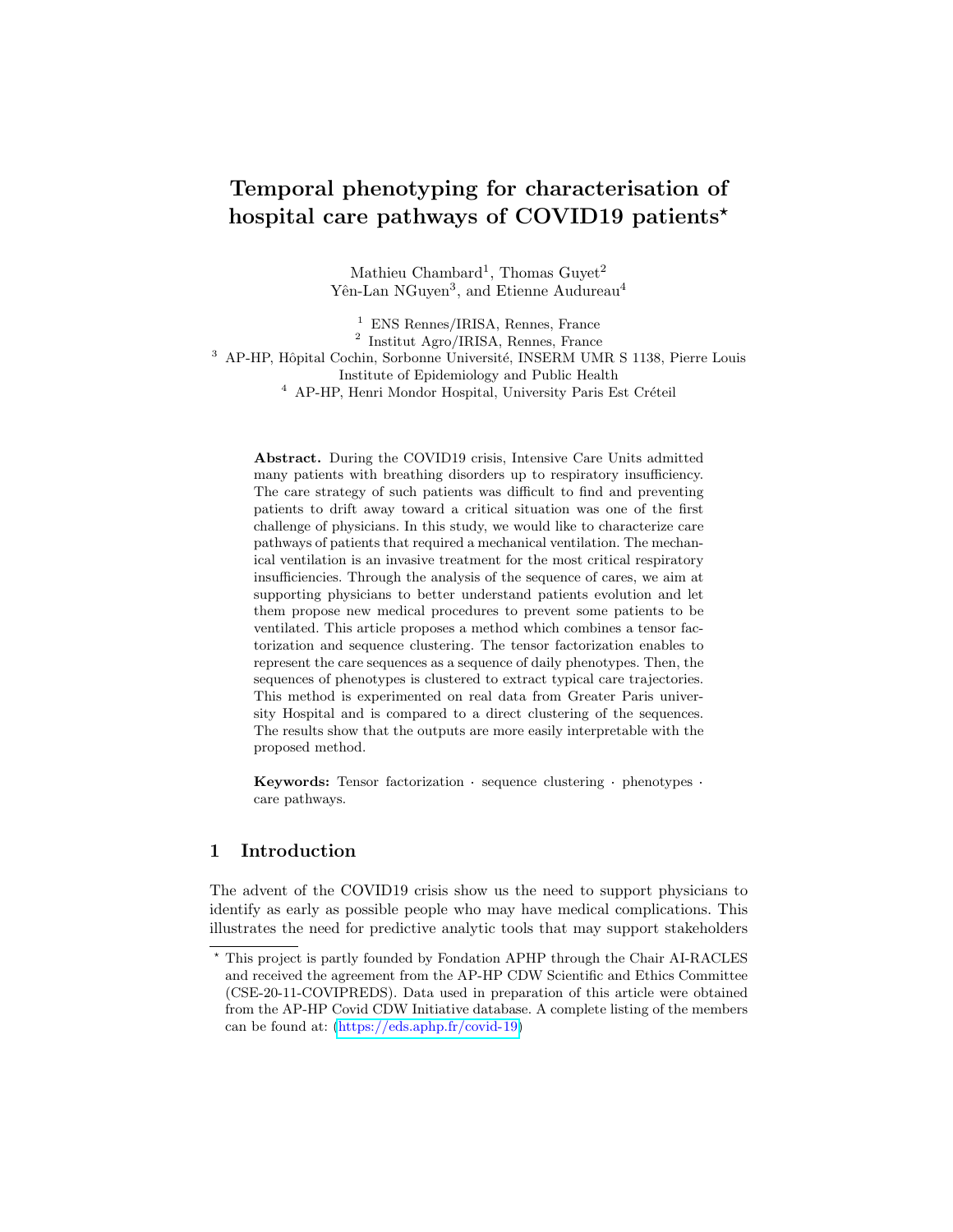to better manage crises in the future: better individual patient management, better patient flows organization, etc.

In our case study, we would like to characterize the pathways of patients that required mechanical ventilation. Mechanical ventilation is an invasive treatment indicated when the patient's spontaneaous breathing is inadequate to maintain effective gaz exchange. It is a heavy treatment that physicians try to avoid for their patients. Their characterization may help physicians to improve their medical management procedures in these cases [5].

The characterization of a patient suffering from a disease is often called a phenotype. A phenotype may be a collection of conditions (smoker status, comorbidities, BMI, treatments), but the notion of phenotype may be extended to recent procedures and drugs that have been delivered to the patient. The information of such procedure becomes a proxy for the patient condition.

In this work, we use Electronic Health Record (EHR) data from AP-HP (Greater Paris university hospital) to build phenotypes of patients. The data collected by information systems provide access to rich information on hospital stays and for a very large population of hospitalized patients. Then, the care trajectory of a patient is described as a matrix  $\boldsymbol{X}$  with features (procedures or drugs) in columns and days in rows. The value  $X_{i,j}$  is 1 when patient p received the procedure/drug  $i$  the day  $j$ . AP-HP has identified more than 20,000 patients hospitalized due to COVID19 from the beginning of the French crisis in March 2020 until March 2021.

There are potential flaws in the data but their volumetry and their sanitization make them valuable for extracting meaningful phenotypes. During the COVID19 crisis, physicians lack of time to code accurately the procedures or being exhaustive in their report. A sanitization of the database has been conducted all along the crisis to spur their use for research and operational purposes. These massive data should help to identify typical patient pathways, so called temporal phenotypes. A phenotype is a list of clinical features occurring in the same day for a subgroup of patients. For instance, the phenotype of patients suffering from a disease may be a combination of diagnosis codes, drugs or procedures he/she received, etc. A temporal phenotype describes a patient profile by the evolution of its "features" during his/her hospitalization. It groups together medications and procedures to best describe some visits.

This article proposes to use tensor factorization to identify automatically temporal phenotypes, so called typical care trajectories, from EHR data. More specifically, we investigate a simplified version of the CNTF model [14] which proposes to apply machine learning techniques in order to efficiently address tensor factorization (see Section 3). Our hypothesis is that depending on patients and procedures, their health status evolves in different ways. Discovering a temporal phenotype means to discover both what and when procedures occur during a patient stay and, if possible, to correlate the temporal phenotypes to patient outcomes such as mechanical ventilation. The dataset is presented in Section 4. Finally, Section 5 presents and analyses the first results of our approach on COVID19 care pathways and is compared to KMeans clustering.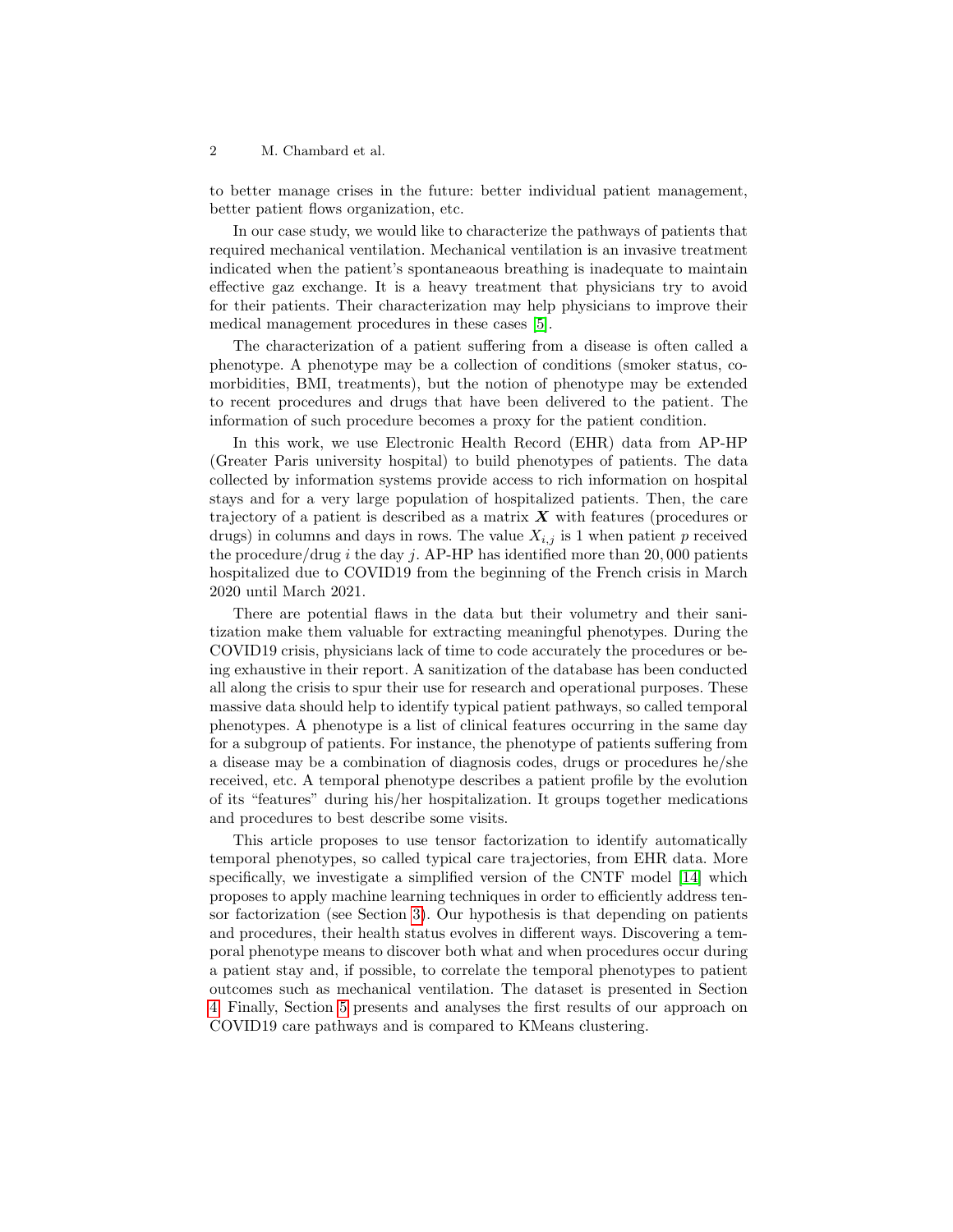# 2 Related works

Our goal is to discover phenotypes from an EHR database. Discovering phenotypes is an unsupervised task that aims at both describing phenotypes as typical sets of diseases and cares; and at identifying typical groups of patients having different types of phenotype.

There are several types of approach to address this problem. UPhenome [12] is a probabilistic approach based on Latent Dirichlet Allocation (LDA). It describes a patient by a set of cares without considering the temporal dimension. In our case study, we are interested in describing the longitudinal care trajectory of patients to characterize the dynamic of their disease. This dynamic of cares is characterized by careflow mining [3] using pattern mining techniques. In this approach, a careflow is a sequence of cares. But in case of sparse events, temporal patterns mining are more meaningful than sequential pattern mining. For instance, Dauxais et al. [4] proposed to discover patterns describing both the structural sequence of cares and the delay between. This problem has also been addressed in the statistical machine learning community. Many works have been proposed to discover structures in EHR data in supervised fashion. For instance, MedGraph [6] proposes a supervised EMR embedding method that captures the visit-code associations, and the temporal sequencing of visits through a point process.

In this article, we propose to explore an unsupervised statistical machine learning technique called non-negative tensor factorization (NNTF). NNTF has been studied extensively and many models have been proposed to tackle it [8]. The seminal methods are PARAFAC and Canonical Polyadic (CP) decompositions [7] which are the decomposition of a tensor in a finite collection of unidimensional vectors of rank R. The main limitation with this method is that it considers a tensor with fixed dimensions. In practice, it enforces all patients to have the same length of stay. Therefore, PARAFAC2 [9] extends the CP decomposition for a collection of matrices with different sizes (along one dimension). Both CP and PARAFAC2 are statistical approaches with good formal properties  $(e.g.,$ uniqueness of the CP decomposition). Nonetheless, these approaches are not computationally tractable on large datasets. Recently, SPARTan [10] proposed an algorithmic reformulation of PARAFAC2 to be faster and more memoryefficient. Another way to solve the tensor factorization consists in using machine learning techniques that provide efficient approximated solving processes. Since the last years, several machine learning solutions for tensor factorization have been proposed with additional features, for instance temporal regularization [14], handling missing values [13] or optimized for sparse data [1,2].

CNTF [14] (Collective Non-Negative Tensor Factorization) made two contributions: on the one hand, it is a flexible model which includes initial condition modeling, temporal regularization and classification regularization. Thus, CNTF is suitable for a wide range of care trajectories analysis. On the other hand, it proposes a description of a phenotype by a 2 dimensional matrices: one dimension for drugs and procedures and one dimension for lab tests. This matrix representation aims at capturing correlations between the two dimensions. Nonetheless,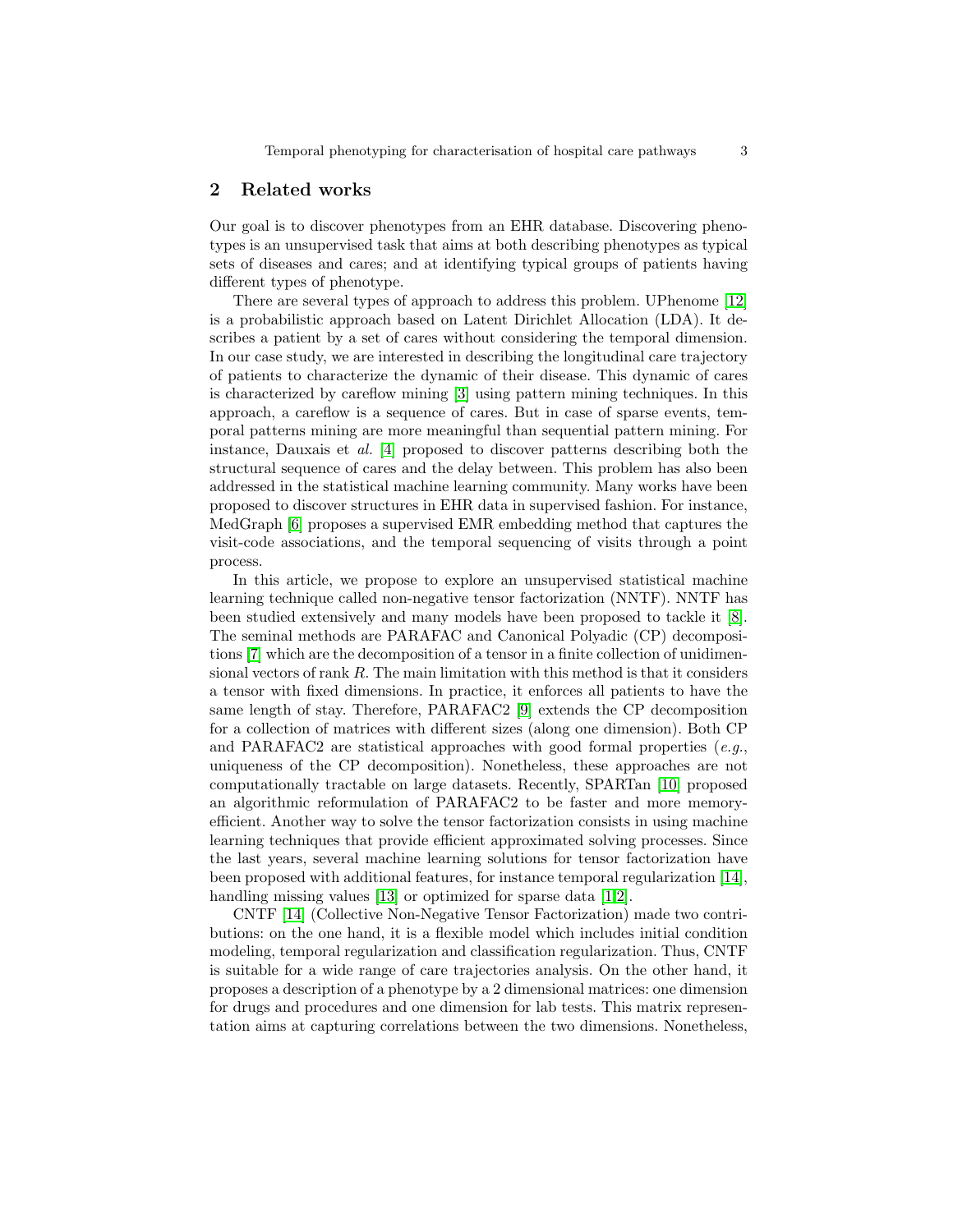CNTF only enables to extract daily phenotypes, but not groups of entire care trajectories.

# 3 Care pathway characterization through tensor factorization

In this section, we present a method for characterizing care pathways based on tensor factorization. The proposed method has two steps:

- 1. A tensor factorization identifies the daily phenotypes from patient care pathways,
- 2. The sequences of phenotypes are clustered to create groups of similar care pathways. The representative of each group is a typical care trajectories.

#### 3.1 Tensor factorization

In this section, we propose a factorization model inspired by CNTF [14]. Our model borrowed from CNTF the principle of tensor factorization through function minimization and the temporal regularization. We simplified the model by discarding the other constraints (including correlation modeling between lab tests and cares).

Tensor factorization is a data analysis technique that consists in decomposing a multidimensional tensor  $X$  into a collection of lower dimensional tensors  $\mathcal{Y}_1,\ldots,\mathcal{Y}_k$  such that  $\mathcal{X} \approx \mathcal{Y}_1 \otimes \cdots \otimes \mathcal{Y}_k$  where  $\otimes$  is a matrix product. A nonnegative tensor factorization enforces  $\mathcal Y$  matrices to contain only positive values.

In the context of EHR data analysis,  $X$  is seen as a three-dimensional tensor whose dimensions are the patient id  $(p \text{ patients})$ , the time  $(d \text{ time units})$  and the medical events  $(N$  types of event). The length of stay of each patient visit are not all the same. Then, PARAFAC2 proposes a sparse representation of  $\mathcal{X}$ as a collection of p two-dimensional matrices.  $I_k$  denotes the length of stay of the k-th patient such that its matrix  $\mathbf{X}_k$  is of size  $I_k \times N$ .

Given  $R \in \mathbb{N}$  the number of phenotypes, the matrix factorization problem consists in finding the matrices U of size  $R \times N$  and the collections of p matrices  $W_k$  of size  $I_k \times R$  such that for all  $k \in \mathbb{N}_p$ :

$$
\boldsymbol{X}_k \approx \boldsymbol{W}_k \otimes \boldsymbol{U}
$$

where U is the non-negative matrix describing the R phenotypes, and  $W_k$  is a non-negative matrix that describes the patient stay by the occurrence of the phenotypes each day.  $w_{krt}$  describes how likely the r-th phenotype exists at the particular time point  $t$  of patient  $k$ .

Inspired by CNTF, the problem is to minimize the following function:

$$
f_{U,W_{1..p}} = \sum_{k=1}^{p} \frac{1}{I_k} \sum_{i,j} \hat{x}_{kij} - x_{kij} \log(\hat{x}_{kij})
$$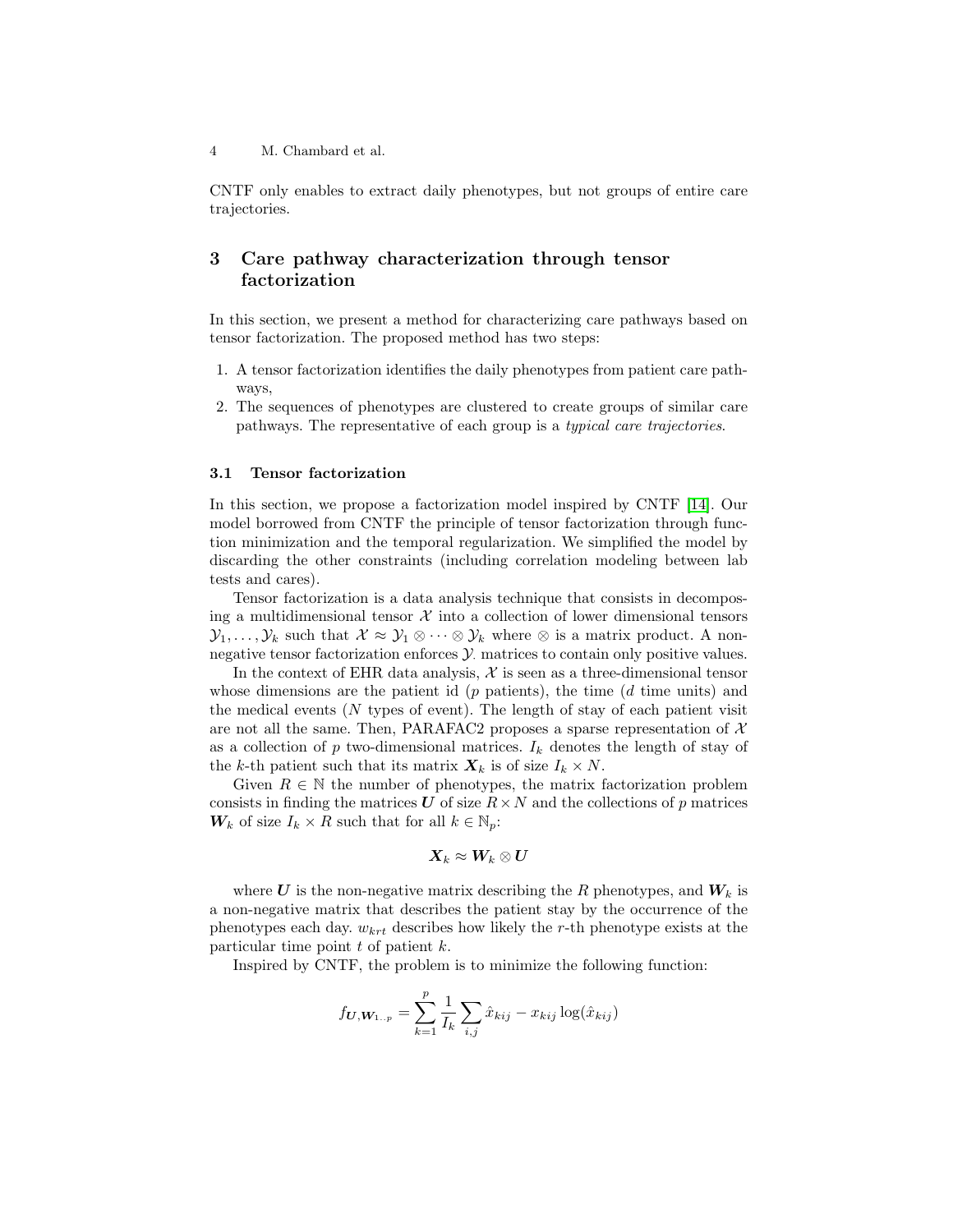where  $\hat{X}_k = W_k \otimes U$  for all  $k = 1..p$  is the tensor reconstruction from the phenotypes. In this problem formulation, the matrix reconstruction error is divided by the number of days. It aims at balancing contribution of patients who stayed for a long time or not.

At the moment, the temporal relationship is not taken into account in the model. However, for the course of a disease, we cannot look at the days independently of each other. The technique proposed in CNTF is to penalize a reconstruction model that does not allow to accurately predict the next sequences events or the stay outcomes. In both cases, we use a LTSM to model sequential dependencies between  $w_{k \cdot t}$  vectors. The LTSM predicts the next state of the patient or the patient outcomes. In the first case, we want to minimize the mean square error between the real and predicted values, *i.e.*:

$$
R(\boldsymbol{W}_k) = \frac{1}{I_k} \sum_{t=2}^{I_k} ||g_k(w_{k \cdot (t-1)}) - w_{k \cdot t}||^2
$$

where g denotes the prediction function of the LSTM trained on the sequence.

In the second case, we want to minimize the prediction error. In our practical case, the outcome of the stay is whether a patient has been mechanically ventilated or not. In such case, the error may be evaluated through the cross-entropy between the predicted and real outcomes.

Finally, the tensor factorization from EHR data is formalized by the following optimization problem:

$$
\arg\min_{\mathbf{U}, \mathbf{W}_{1..p}} \mathcal{L} = \sum_{k=1}^p \frac{1}{I_k} \left( \sum_{i,j} \hat{x}_{kij} - x_{kij} \log(\hat{x}_{kij}) + \alpha \times \sum_{t=2}^{I_k} ||g_k(W_{t-1}) - W_t||^2 \right)
$$
\n
$$
\text{subject to } \hat{\mathbf{X}}_k = \mathbf{W}_k \otimes \mathbf{U}
$$
\n
$$
\mathbf{U} \ge 0
$$
\n
$$
\mathbf{W}_k \ge 0, \forall k = 1..p
$$

where  $\alpha \in \mathbb{R}^+$  is a parameter to balance the contribution of the two terms of the function.

To minimize  $\mathcal{L}$ , whatever optimization technique may be used. We use an alternating minimization strategy, illustrated in Algorithm 1. For each minibatch B, the U is optimized given  $W_{1..p}$  values, then  $W_{1..p}$  is optimized using the U values. As the U is optimized several times per epoch while  $W_{1..p}$  is optimized only once (for each batch, only one part of the matrix actually changes), then we used different learning rates for each optimizer. In addition, the learning rate is decreased along the epochs to prevent from algorithm instability.

It is worth noting that we actually extract the phenotypes for the p patients. This means that the loss function  $\mathcal L$  is evaluated on the p patients and splitting the datasets in train/test is not required.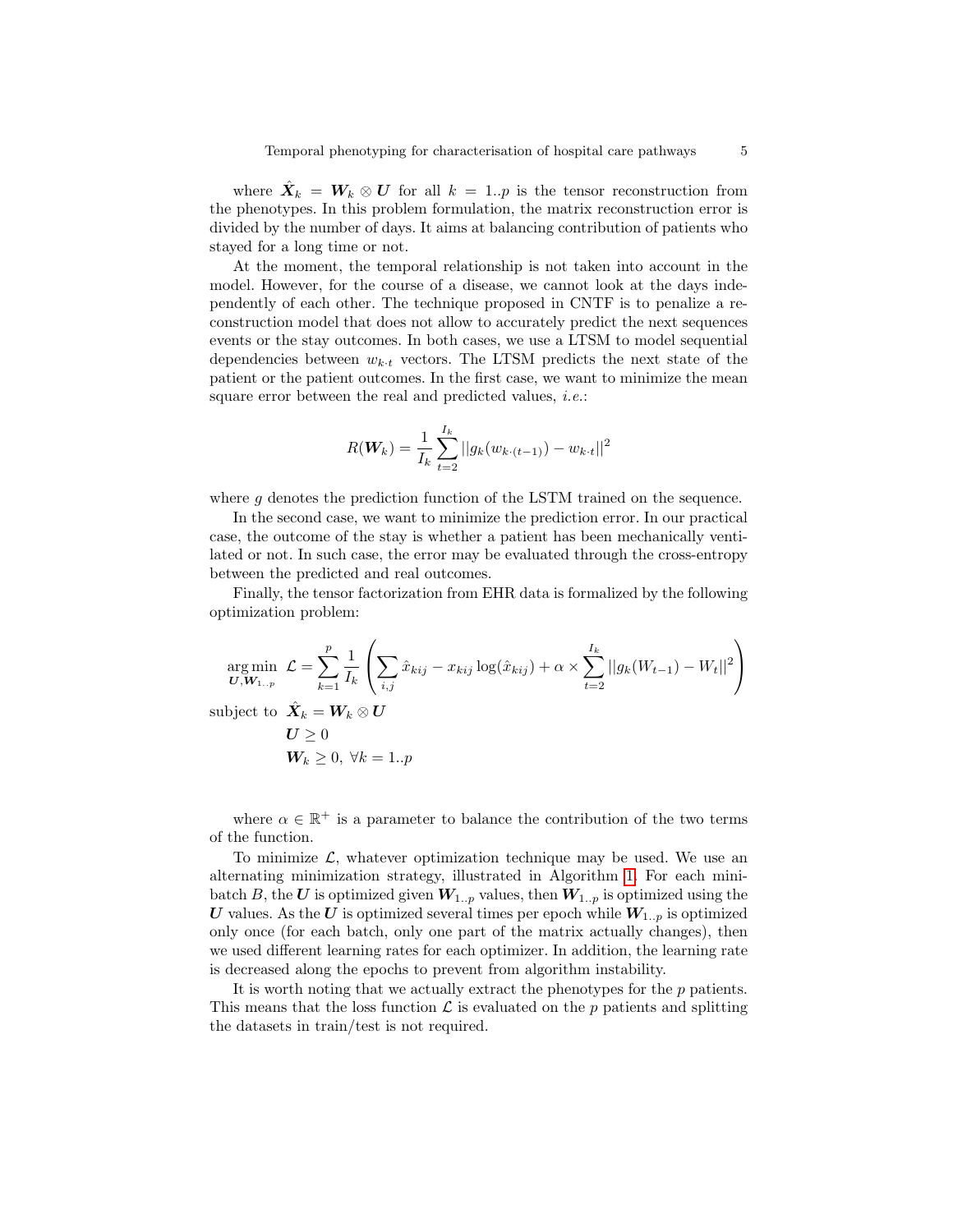Algorithm 1: Alternating minimization strategy  $(n \text{ epochs})$ 

**Data:**  $X_{1,n}$ : patient stays, R: the number of phenotypes **Result:**  $U$ : phenotypes,  $W_{1..p}$ , phenotype occurrences in patient stays 1  $U \leftarrow random, W_{1..p} \leftarrow random;$ 2 for  $e = 1..n$  do 3 **for** Patient batch B do  $\begin{array}{cc} \textbf{4} \end{array} \left| \begin{array}{c} \end{array} \right| & \boldsymbol{U}^* \leftarrow \boldsymbol{U} + \frac{\partial f_{\boldsymbol{U},\boldsymbol{W}_{k \in B}}}{\partial \boldsymbol{U}}; \end{array}$  $\mathbf{5} \quad | \quad \bigg| \quad \boldsymbol{W}_{k\in B}^* \leftarrow \boldsymbol{W}_{k\in B} + \frac{\partial f_{\boldsymbol{U}^*}, \boldsymbol{W}_{k\in B} + \sum_{k\in B} R(\boldsymbol{W}_k)}{\partial \boldsymbol{W}_{k\in B}}$  $\frac{\partial^2 B}{\partial W_{k\in B}}$ ;  $\begin{array}{ccc} \mathbf{6} & U \leftarrow \boldsymbol{U}^*, \, \boldsymbol{W}_{1..p} \leftarrow \boldsymbol{W}_{1..p}^*; \end{array}$ 

#### 3.2 Typical care trajectories

The tensor factorization enables us to change the representation of patient care pathways from sequences of cares  $X_{1..p}$  to sequences of phenotypes  $W_{1..p}$ . In these two cases, the clustering of patients' matrices built typical care trajectories. It gathers similar pathways in clusters, and the representative of each cluster is a typical care trajectory.

In the general case, the patients' matrices do not have the same size due to different length of stay. Then, the classical clustering algorithms may not be applied. Our proposal is to use the Dynamic Barycentre Averaging (BDA) clustering approach [11]. DBA is a clustering algorithm for time series. It adapts the KMeans algorithm to the DTW distance. Thanks to the use of the DTW, it can cluster time series with different lengths. In our typical case, the sequence of phenotypes occurrences of a patient k, i.e.  $W_k$ , is seen as a multidimensional time series of length  $I_k$  and R dimensions. The centroid of a cluster computed by DBA is then a typical care trajectory.

In our experiments, all patients' stays have the same length. In this case, a simple KMeans algorithm applies for clustering the  $W_{1..p}$  matrices.

## 4 Dataset of ventilated COVID19 patients

The objective of this study is to characterize the stays that have been admitted for COVID19. This disease affects the respiratory functions and may lead patients to critical respiratory insufficiency. In this case, patients have to be mechanically ventilated. This critical care procedure saves lives, but may lead to longer stays and to medical complications. For these reasons, physicians do their best to prevent patients from being mechanically ventilated.

In this section, we present the dataset that has been constructed to address the problem of the characterization of care pathways of patient who were ventilated.

Data were obtained from the AP-HP clinical data warehouse. It contains information for 27,370 ICU admissions with at least one positive  $PCR<sup>5</sup>$  test

<sup>5</sup> PCR (Polymerase chain reaction) denotes here a test for COVID19 infection.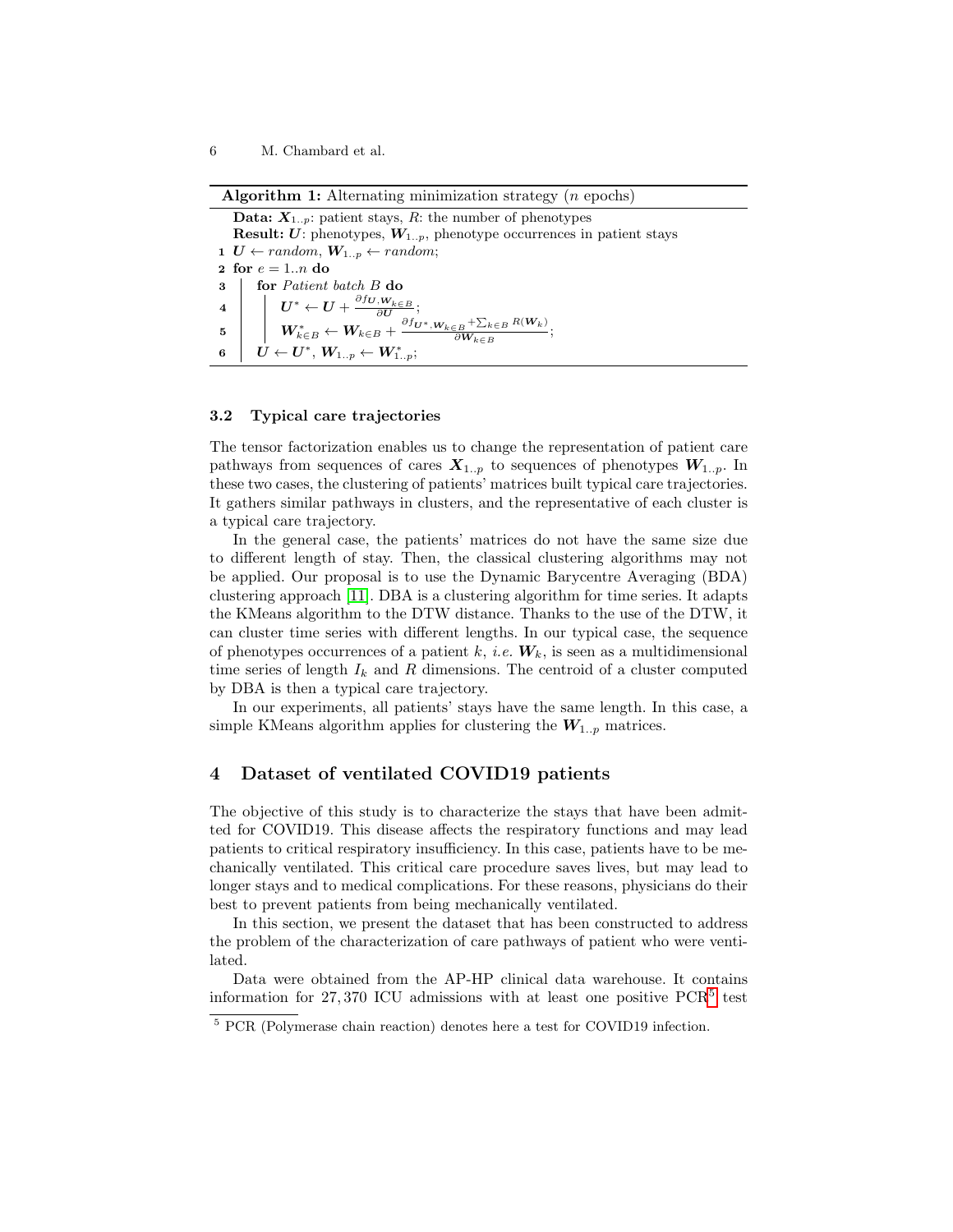in one of the hospitals in the Greater Paris region between March 2020 and March 2021. It represents 17, 400 unique patients. The database includes dates of admission to the intensive care unit, gender, age of each patient and possibly date of death.

For this study, patients were selected from people in the AP-HP database over 18 years old at ICU admission with a positive PCR test. We discarded patients having short visits (less than a day). In the original database there are 3.5 times more visits (27, 370 visits) without ventilation procedure than visits leading to at least a mechanical ventilation procedure (6, 066 visits). In order to balance the dataset, we subsample the patients without ventilation procedures. Indeed, the goal is to compare ventilated and non-ventilated patients. So the cohort must have roughly the same number of people and a similar age distribution. We adopted a stratified subsampling of the ventilated patients to have similar populations in age. More precisely, patients were drawn randomly to have for each age group (18-20, 20-40, 40-60, 60-80, 80-100, 100-120) as many ventilated as non-ventilated people. Figure 1, on the left, displays the age distributions of ventilated and non-ventilated patients. This figure also details the distributions of lengths of stay and of ages of death (for COVID19 or another reason). Note that in this study, we are not interested in the patient death but only on whether their stay leads to a mechanical ventilation or not.

The database contains medical and administrative information about each visit: clinical observations, lab test results, care performed or also textual medical reports. We decided to focus on medical procedures and prescription drugs, and to discard lab tests and medical reports. This information is collected with a suitable quality due to their administrative purpose (patient reimbursement). On the contrary, laboratory tests are too sparsely available and it is difficult to extract reliable information from medical reports.

All drugs and procedures delivered are timestamped and coded using standard taxonomies. Drugs are coded with ATC<sup>6</sup> codes and procedures are coded with CCAM7 codes. CCAM is a French codification for medical procedures. Each code is a type of medical event in the  $X$  tensor. Drugs and procedure deliveries are timestamped with dates and times. We keep only the dates. For some procedures performed along several days  $(e,q)$ , mechanical ventilation), the procedure is accurately recorded daily. Contrary to procedures, drugs are tagged with start and end dates, but the ends of drug exposures is not reliable. This is currently a potential weakness in our data.

The next step was to select a subset of potentially meaningful drugs/procedure among all possible codes. Indeed, the temporal and spatial complexity is exponential with the number of features. Considering the limited computational resources available on hospital servers, a selection of features was required. In addition, less medical features eases the interpretation of the results. The out-

<sup>6</sup> ATC: Anatomical, Therapeutical and Chemical

 $7$  CCAM: Classification commune des actes médicaux/Common classification of medical procedures.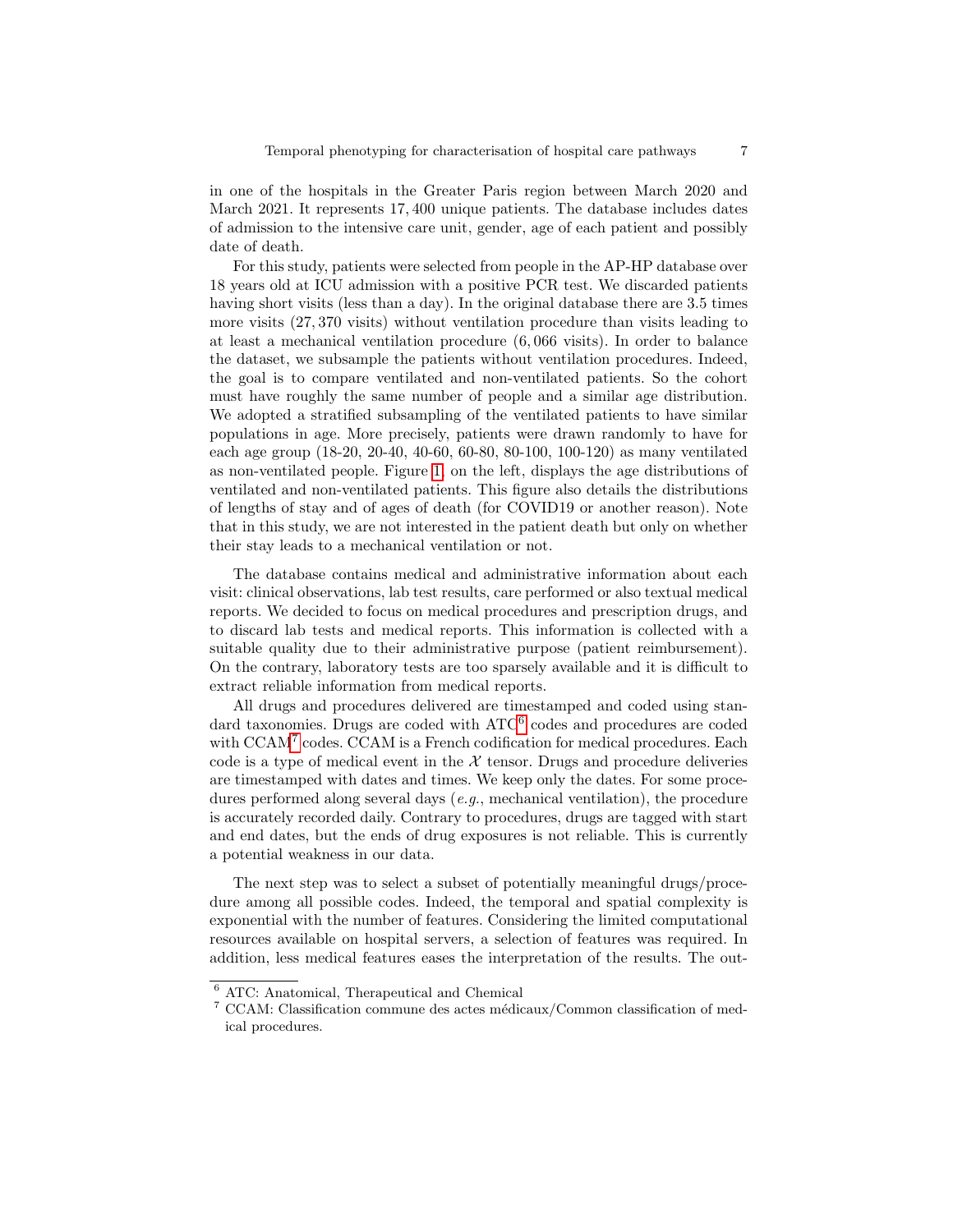Table 1. Statistical characteristics of the cohorts/datasets. Raw database denotes the database of 21, 901 patients with positive PCR tests, and final database denotes the stratified patients, with medical feature selection.

|                                      | Raw database      | Final database    |
|--------------------------------------|-------------------|-------------------|
| Number of patients                   | 21,901            | 7,358             |
| Number of visits                     | 37, 312           | 8,937             |
| Average age                          | 69 years          | 64 years          |
| Gender distribution                  | M:56%, F:44%      | M:62%, F:38%      |
| Average length of stay               | $10 \text{ days}$ | $10 \text{ days}$ |
| Number of different drugs            | 1,120             | 166               |
| Number of different procedures 2,635 |                   | 44                |
| Death rate                           | 23\%              | 28 %              |



Fig. 1. Population characteristics. From left to right: age distribution, length of stay, age distribution of deceased people

putted phenotypes are more concise and there are less potential correlations to analyze for physicians.

In the case of the COVID19 study, the patients are very heterogeneous and have very different pathologies. The total number of medical events is very large, 1, 120 different drugs and 2, 635 different procedures. The selection of the medical features have been done in two steps. Firstly, the 500 most frequent drugs and 200 most frequent procedures were selected. Secondly, physicians selected 166 types of drugs and 44 types of procedure from the frequency-based selection. They selected the potentially most interesting medical features in the context of COVID19.

Table 1 sums up some characteristics of the cohort. Figure 1 on the right shows the distribution of the age of death. The distribution matches the known indicators: the people most affected are people over 60 years old.

Finally, for each visit, we select the events that occurs  $d$  days after the entry in an ICU. In case the patient visit started in another service, it is not taken into account. In this study, the pathway starts the first day in an ICU service. The entry date is used as an index date that is valid for patients who were ventilated or not. In addition, in the perspective of having a decision support tool, it is interesting to observe the care trajectory of a patient since its entry to decide as soon as possible the action to take to prevent a ventilation.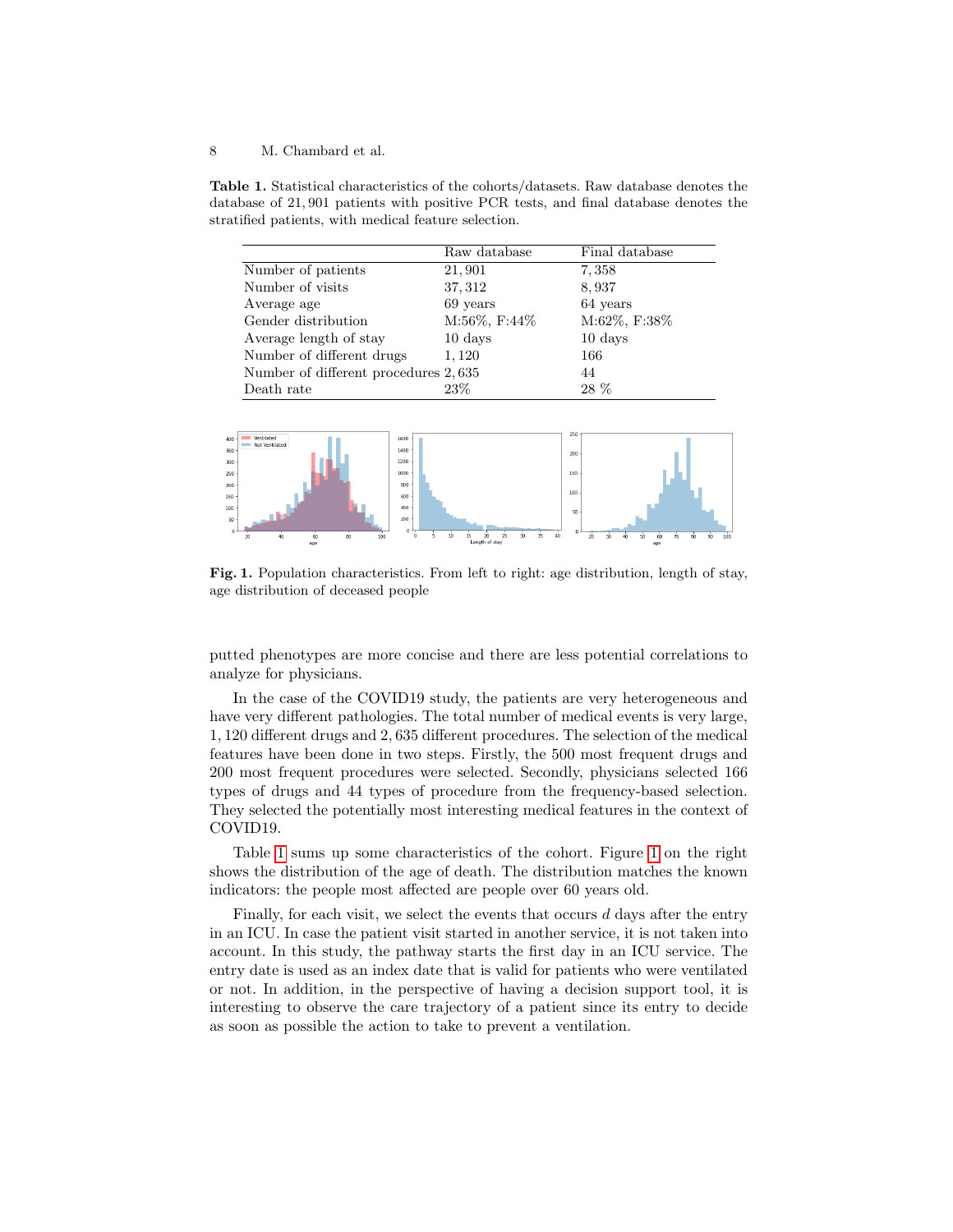## 5 Experiments and results on COVID19 care pathways

In this section, our method is applied to the database presented in the previous section. We remind that our objective is to investigate the care pathways of patients who have been mechanically ventilated or not. We set  $d = 6$  meaning that 6 days were kept per patient from their arrival in ICU.

The tensor factorization model has been adapted from the CNTF implementation. It is implemented within the PyTorch framework. An initial study of the algorithm convergence shown that the algorithm does not significantly improve the results after 100 epochs. Then, we set the number of epochs to 100 and batch size of 100 patients. The running time on the dataset detailed in the next section is from 5 to 15 minutes on a server dedicated to AP-HP data analysis. This reasonable time makes the approach practical on real data. For the clustering algorithm, we use a K-means algorithm that suits our particular dataset which contains sequences of the same length. We used the K-Means sklearn library with a smart initialization of the centers.

In the remaining of this section, we start by studying the daily phenotypes extracted from care pathways of the whole dataset (ventilated and non-ventilated). Then, we investigate the results of the clustering phase of our method (typical care trajectories). Finally, we propose to compare the obtained results with the direct clustering of care trajectories.

#### 5.1 Phenotypes of COVID19 patients

The main parameters of our method are R, the number of phenotypes, and  $\rho$ , initial random state. Due to the stochastic nature of the optimization process, the results also depends on the initial random state  $(\rho)$ . The method was tested with different  $R \in [6, 12]$  and  $\rho$  in order to find which value to give to R and to  $\rho$  to have insightful and robust results.

In the following, we illustrate two cases:  $R = 8$  and  $R = 10$ . The outputted phenotypes are illustrated in Figure 2.

The detailed phenotypes are presented in Tables 2 and 3. After a physician's expertise, several pieces of information emerged from these phenotypes. First of all, we recognize phenotypes that characterize the pathway of patients in a intensive care unit. These are phenotypes with a prescription of thromboprophylaxis like *Enoxaparin* and also those who received antibiotics (*cefotaxime, amoxicillin*) and inhibitor). This corresponds to a large part of the results: phenotypes 1.0, 1.2, 1.6, 1.7 and phenotypes 2.1, 2.2, 2.7, 2.8 and 2.9.

We also find deliveries of analgesics such as morphine, tramadol, nefopam or paracetamol in phenotypes 1.0, 1.2, 1.5, 1.7 and also in phenotype 2.7 and 2.8. These drugs treat muscle pain or fever caused by COVID19.

After some deaths from pulmonary embolism, a link has been discovered between a severe form of COVID19 and a risk of venous thrombosis. Patients gradually benefited from a preventive treatment for thrombosis such as enoxaparin. It appears in phenotypes 1.0, 1.2, 1.6, 2.1, 2.7 and 2.8.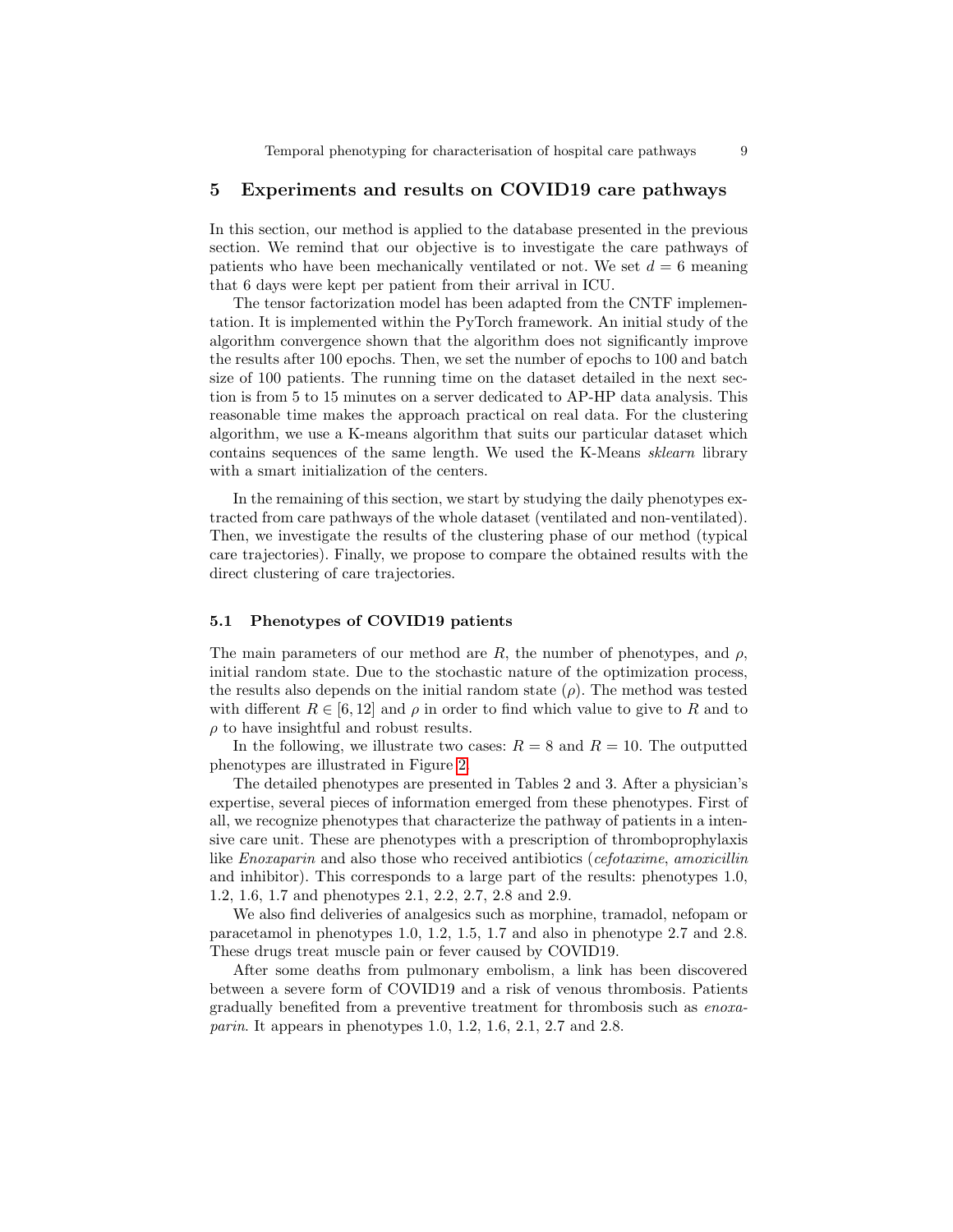

Fig. 2. Drugs phenotype result for  $R = 8$  (on the left) and  $R = 10$  (on the right). Each row corresponds to a phenotype, the columns correspond to drugs identifiers. A dark square means that the drug in column is part of the phenotype in row. The darker the square, the more likely the drug in this phenotype. (see Tables 2 and 3 for detailed values).

The cohort has a high average age. This explains the appearance of furosemide in phenotype 1.3 and phenotype 2.8. This drug is an anti-hypertensive agent prescribed for elderly.

In addition, we observe common diseases in patients suffering from COVID19. First, some patients suffer from diabetes. Some have been intubated (phenotype 2.2), others have hypertension (phenotype 2.7: amlodipine). Second, some patients have cholesterol and cardiovascular problems. They are found in phenotypes 1.3 and 2.1. Finally, phenotypes 1.5 and 2.9 correspond to patients suffering from hypertension (amlodipine, ramipril) with also cardiovascular problems (acetylsalicylic).

Interestingly, the procedures are gathered in two or three phenotypes (1.4, 1.6, 2.0 and 2.4). Such phenotypes describes the standard monitoring procedures in a ICU service (e.g. electrocardiogram, intra arterial pressure). Thus, the stay of a patient being monitored in a ICU service is described with a combination of one of such phenotypes and phenotypes for drugs deliveries. It also highlight intubation procedures and the injection of dobutamine / dopamine present in phenotype 2.5.

Finally, it is worth noting that  $\rho$  parameter has a low impact on the results of the system. By repeating the experiment several times with different values, we observe similarities between the results of phenotypes. This robustness makes us confident in the significance of the results. However, these are not exactly the same phenotypes. Sometimes a phenotype of an experiment is the mixture of two phenotypes of an experiment with a different value of  $\rho$ . This may be disturbing for physicians.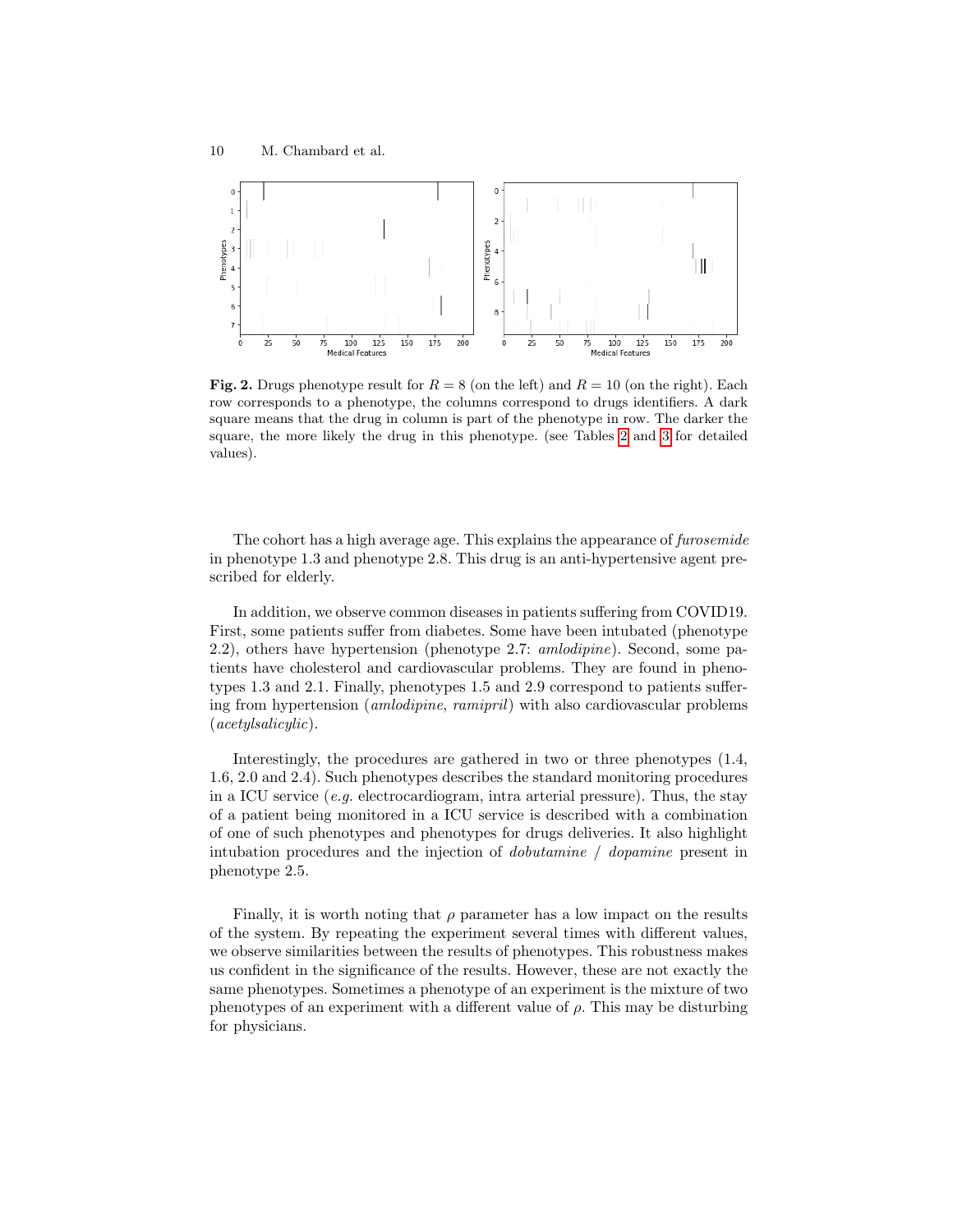**Table 2.** Phenotypes with  $R = 8$ . Numbers indicate the likelihood of the occurrence of a drug for a phenotype. Drugs names correspond to the French official denomination.

| $Ph_{1,0}$ | Enoxaparine: 1.2, Injection dobutamine/dopamine: 1.11, Paracetamol:<br>$0.03$ , Dexamethasone: 0.0, Amlodipine: $0.0$                                                                     |
|------------|-------------------------------------------------------------------------------------------------------------------------------------------------------------------------------------------|
|            |                                                                                                                                                                                           |
| $Ph_{1,1}$ | Insuline aspart: 0.73, Monitoring of intra-arterial pressure: 0.03, Con-<br>tinuous monitoring of electrocardiogram: 0.0                                                                  |
| $Ph_{1,2}$ | Paracetamol: 2.33, Monitoring of intra-arterial pressure: 0.03, Enoxa-<br>parine: 0.03, Tramadol: 0.0, Acetylsalicylique acide: 0.0                                                       |
| $Ph_{1,3}$ | Insuline glargine: 0.44, Insuline aspart: 0.24, Furosemide: 0.24, Ator-<br>vastatine: 0.18, Bisoprolol: 0.15                                                                              |
| $Ph_{1.4}$ | Continuous monitoring of electrocardiogram: 1.44, Central intra-<br>arterial or intravenous pressure monitoring $: 0.03$ , Monitoring of intra-<br>arterial pressure: 0.03                |
| $Ph_{1.5}$ | Nefopam: 0.1, Acetylsalicylique acide: 0.09, Morphine: 0.09, Amlodip-<br>ine: 0.08, Monitoring of intra-arterial pressure: 0.03                                                           |
| $Ph_{1.6}$ | Central intra-arterial or intravenous pressure monitoring : 1.05, Mon-<br>itoring of intra-arterial pressure: 0.06, Enoxaparine: 0.03, Acetylsali-<br>cylique acide: 0.0, Amlodipine: 0.0 |
| $Ph_{1.7}$ | Heparine: 0.12, Zopiclone: 0.12, Amoxicilline et inhibiteur d'enzyme:<br>$0.09$ , Tramadol: $0.09$ , Nefopam: $0.06$                                                                      |

#### 5.2 Care trajectories

In this section, we describe the different pathways that lead to use mechanical ventilation or not. Then, we investigate the typical patient trajectories.

In the previous section, we analyzed the phenotypes,  $U$ . This section analyzes the information contained in  $W_{1,p}$  matrices. These matrices represent the sequence of cares during the first 6 days of the ICU stay.

A cluster is a group of patients having the same kind of sequences during the first days of its stay. In our particular case, the clustering can be done with the DBA algorithm (see section 3.2) or with a regular KMeans using the Froebenius distance between matrices having the same dimensions. For computational reasons, we applied this second alternative and set up the algorithm with  $k = 6$ .

Figure 3 illustrates the six cluster centers. For a better clarity, values lower than the half of the maximum of a matrix have been set to 0. A dark cell means that the phenotype is significantly present in average at a given day before starting ventilation for the group of patients.

The clusters could be split into three types of clusters. The clusters  $CT_0$ ,  $CT_1$ and  $CT_2$  are mostly present in unventilated people. They are 2 to 3 times more present in non-ventilated patients than in ventilated patients. Then the clusters  $CT_4$  and  $CT_5$  are especially present in ventilated people. Finally, cluster  $CT_3$ lies in both visits from ventilated and non-ventilated people.

We remind that the hospital stay of patients is aligned with the first days of hospitalization. Therefore, we can have a shift in phenotypes between patients depending on their health status at arrival. This shift is observed with cluster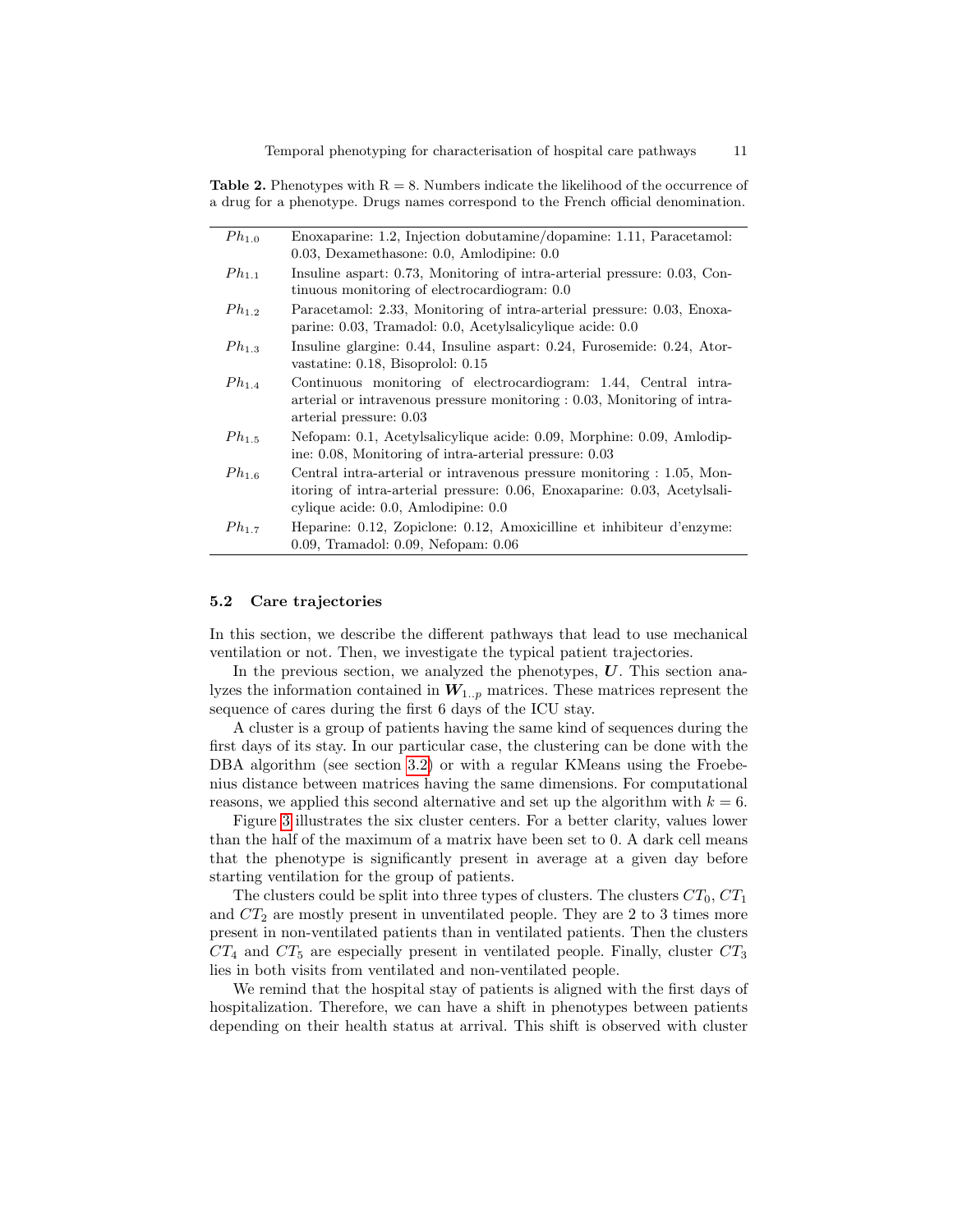**Table 3.** Phenotypes with  $R = 10$ . (see legend of Table 2)

| $Ph_{2.0}$ | Continuous monitoring of electrocardiogram: 2.17, Monitoring of intra-<br>arterial pressure: 0.03, Intubation trachéale: 0.03                                                                                                                 |
|------------|-----------------------------------------------------------------------------------------------------------------------------------------------------------------------------------------------------------------------------------------------|
| $Ph_{2.1}$ | Enoxaparine: 0.27, Dexamethasone: 0.22, Atorvastatine: 0.21, Bisopro-<br>lol: 0.18, Amoxicilline et inhibiteur d'enzyme: 0.15                                                                                                                 |
| $Ph_{2,2}$ | Insuline aspart: 0.24, Zopiclone: 0.03, Monitoring of intra-arterial<br>pressure: 0.03, Intubation trachéale: 0.03, Amoxicilline et inhibiteur<br>$d'$ enzyme: $0.03$                                                                         |
| $Ph_{2,3}$ | Insuline aspart: 0.3, Phloroglucinol: 0.18, Insuline glargine: 0.15, Zopi-<br>clone: $0.15$ , Metformine: $0.06$                                                                                                                              |
| $Ph_{2.4}$ | Continuous monitoring of electrocardiogram: 1.96, Monitoring of intra-<br>arterial pressure: 0.03, Intubation trachéale: 0.03                                                                                                                 |
| $Ph_{2.5}$ | Central intra-arterial or intravenous pressure monitoring : 1.87, Injec-<br>tion dobutamine/dopamine: 1.29, Monitoring of intra-arterial pressure:<br>0.33, Intubation trachéale: 0.15, Continuous monitoring of electrocar-<br>diogram: 0.03 |
| $Ph_{2.6}$ | Continuous monitoring of electrocardiogram: 0.04, Prednisone: 0.03                                                                                                                                                                            |
| $Ph_{2.7}$ | Enoxaparine: 1.36, Insuline glargine: 0.38, Nefopam: 0.35, Amlodipine:<br>$0.34$ , Ceftriaxone: $0.03$                                                                                                                                        |
| $Ph_{2.8}$ | Paracetamol: 1.6, Furosemide: 0.55, Enoxaparine: 0.27, Morphine: 0.26,<br>Tramadol: 0.12                                                                                                                                                      |
| $Ph_{2.9}$ | Acetylsalicylique acide: 0.24, Cefotaxime: 0.15, Prednisone: 0.15, Am-<br>lodipine: 0.12, Ramipril: 0.09                                                                                                                                      |

| Care trajectories | Patients | Unventilated | Ventilated |
|-------------------|----------|--------------|------------|
| $CT_0$            | 362      | 257          | 105        |
| $CT_1$            | 3093     | 2110         | 983        |
| $CT_2$            | 2889     | 1376         | 1513       |
| $CT_3$            | 883      | 640          | 243        |
| $CT_4$            | 767      | 30           | 737        |
| $CT_5$            | 884      |              | 883        |

Table 4. Repartitions of ventilated/unventilated patients.

 $CT_1$  and  $CT_3$ . These two clusters have almost the same phenotypes: 2.1, 2.2, 2.3, 2.7, 2.8, 2.9. One is filled on the first day of hospitalization, the other on the second day. In addition, the clusters have the same proportion of ventilated and unventilated, which supports the fact that these clusters represent the same kinds of patients.

The phenotypes 2.0, 2.4, 2.5 and 2.6 are mostly present in ventilated patients. They correspond to cluster  $CT_4$  and  $CT_5$  for which 98% of the patients have been ventilated. Indeed, the phenotypes contained in the clusters are phenotypes linked to classical resuscitation procedures and are very similar to the ones in the previous section.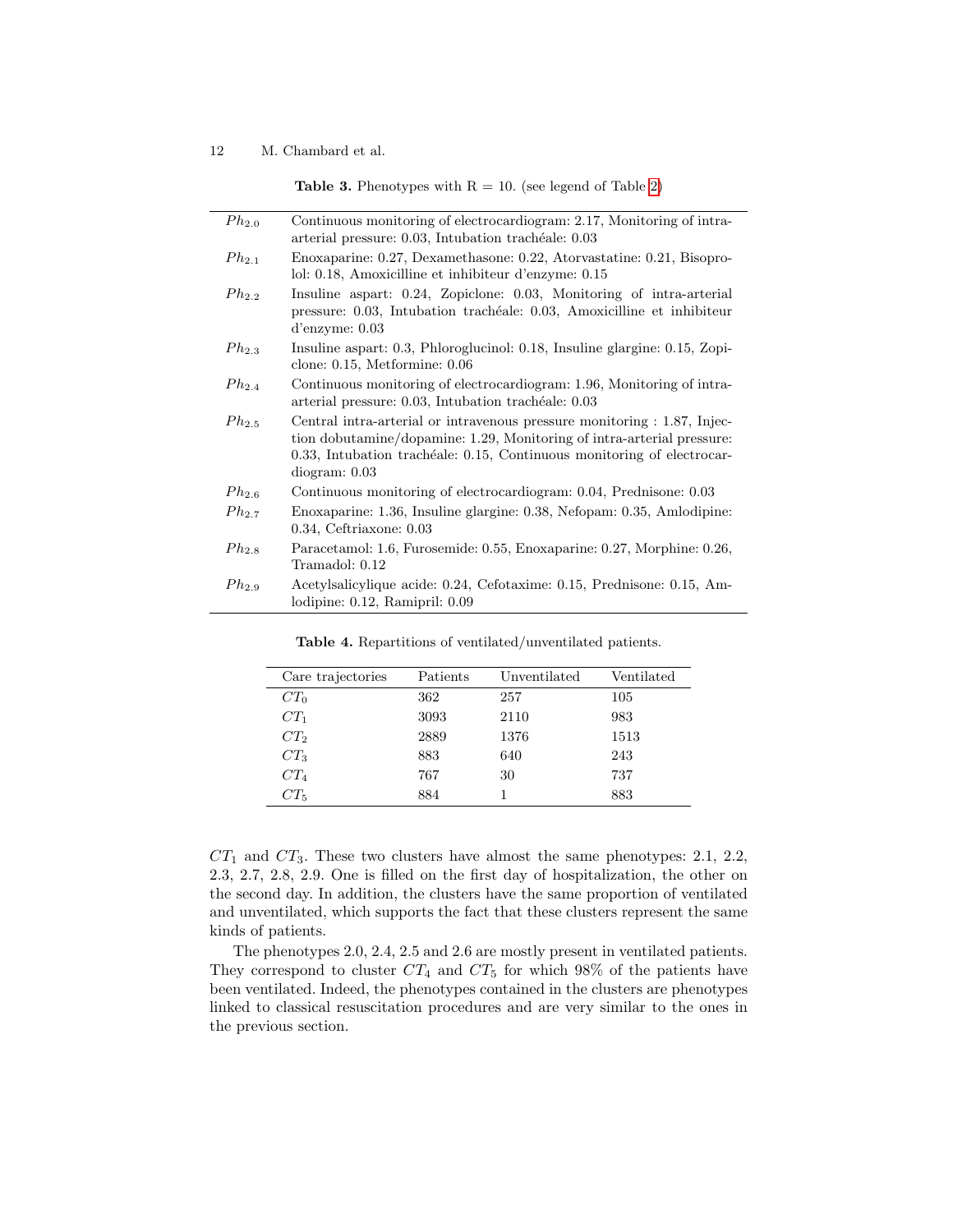

Fig. 3. Typical care trajectories ( $CT_i$  for  $i = 1..6$ ) of patient during the first 6 days of hospitalization. A typical care trajectory gives how likely a phenotype appears at a given day of the stay. This figure uses the phenotypes extracted with  $R = 10$  (see Figure 2, on the right).

Finally, cluster  $CT_2$  represents as many ventilated and non-ventilated patients. This cluster appears in almost a third of patients. It is made up of phenotypes 2.0, 2.4 and 2.6 which are mainly made of ICU procedures. The other phenotypes present are phenotypes 2.2 and 2.6 which are mainly prescriptions.

#### 5.3 Comparison with direct clustering

In this section, the goal is to compare the trajectories extracted with our method and the ones extracted with a direct clustering (K-Means). Figure 5 shows the KMeans cluster centers. It illustrates the medical events' occurrences wrt days. The clusters of this figure are compared to the results of our method presented in Figure 4. The matrices of this later figure are computed by multiplying the clusters matrices with the phenotype matrix  $\boldsymbol{U}$  (see Figure 2).

Table 5 provides the number of ventilated and non-ventilated patients in each cluster.

We can observe common clusters between the two method results. For instance, there is a strong similarity between  $CT_1$  and  $KM_3$ . Additionally,  $CT_4$ and  $CT_5$  clusters look like  $KM_0$ ,  $KM_4$  and  $KM_5$  clusters. Then, we can conclude that the approaches extract almost the same care trajectories.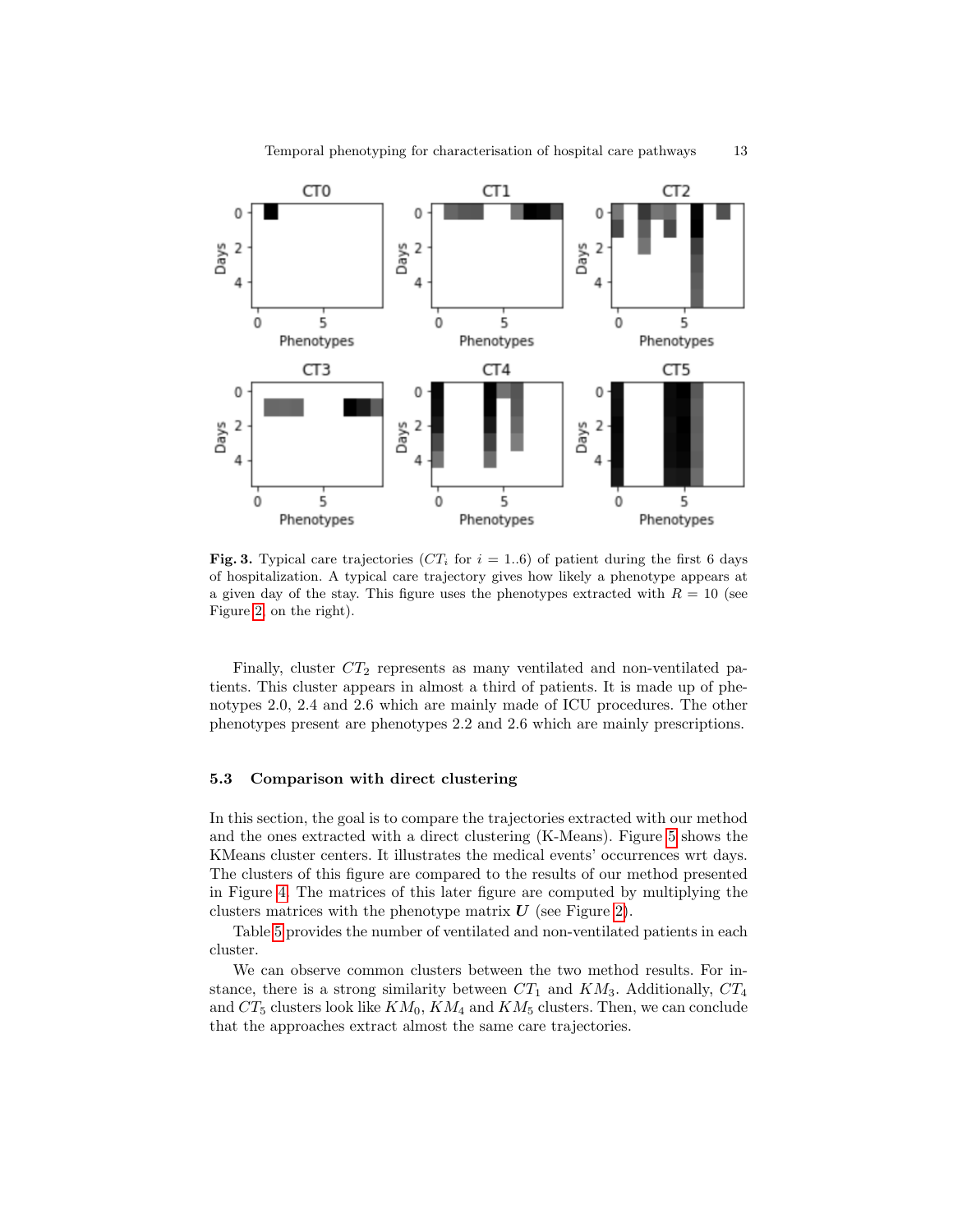Table 5. Repartitions of ventilated/unventilated patients.

| Care trajectories | Patients | Unventilated | Ventilated |
|-------------------|----------|--------------|------------|
| $KM_0$            | 541      |              | 540        |
| $KM_1$            | 2422     | 1778         | 644        |
| KM2               | 3839     | 1963         | 1876       |
| $KM_3$            | 1005     | 644          | 361        |
| $KM_4$            | 450      | $\theta$     | 450        |
| $KM$ 5            | 621      | 28           | 593        |



Fig. 4. Typical care trajectories: medical events along the first 6 days of hospitalization (alternative view of the result presented in Figure 3)

Nonetheless,  $KM_3$  and  $KM_4$  are quite similar while there is more diversity in the phenotypes extracted by our methods. A possible explanation is that clustering the sequence of few phenotypes is easier than clustering the sequence of all the medical events.

The second advantage of our method is in the ease to interpret the results and get insight from them. We have seen that the daily phenotypes can be interpreted by physicians. This intermediary interpretation enables physicians also to get insights from the typical care trajectories of Figure 2. We believe a direct clustering providing the care trajectories without intermediary phenotype is harder to interpret.

## 6 Conclusion

We presented a method to extract typical care trajectories from EHR care pathways. Our method combines a tensor factorization to extract daily phenotypes and a clustering of phenotype sequences. This method has been applied to the analysis of COVID19 patients admitted in ICU to investigate the use of mechanical ventilation.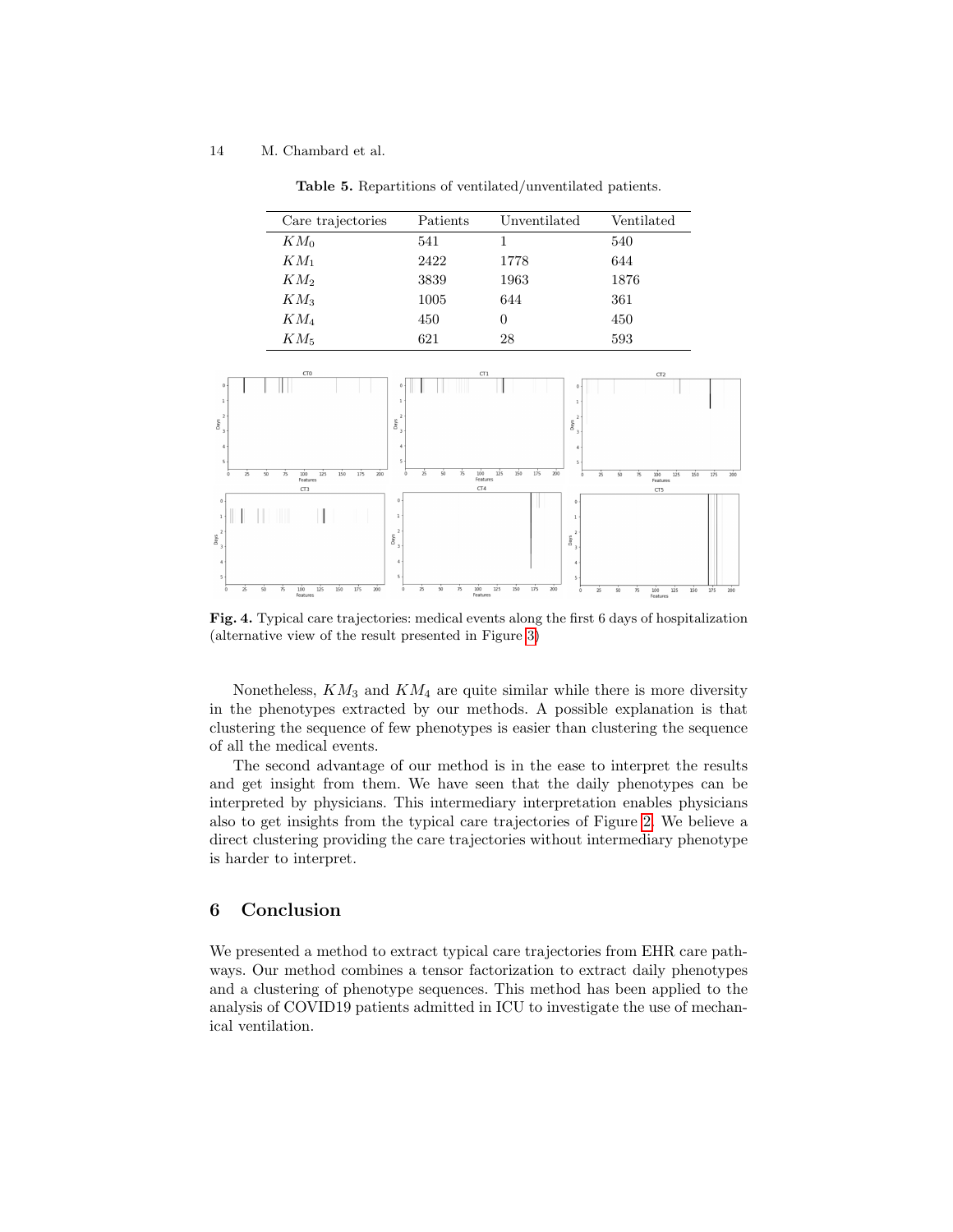

Fig. 5. Typical care trajectories (K-Means clustering): medical events along the first 6 days of hospitalization.

The first results with this method are interesting. First, the use of an approximate tensor factorization inspired by CNTF enables to process a large number of patient sequences. Phenotypes have been easily interpreted by physicians as their evolution over days. Compare to the direct clustering of the sequences, we argue that the use of phenotype is more insightful and easier to interpret. Finally, these results are promising. It is important to continue to look at the evolution of phenotypes in patients to compare the course of the disease in different subgroups of the population. For the future, the goal will also be to compare the evolution in ventilated and non-ventilated people using supervised tensor factorization techniques.

### References

- 1. Afshar, A., Perros, I., Papalexakis, E.E., Searles, E., Ho, J., Sun, J.: COPA: Constrained PARAFAC2 for sparse & large datasets. p. 793–802 (2018)
- 2. Afshar, A., Yin, K., Yan, S., Qian, C., Ho, J.C., Park, H., Sun, J.: SWIFT: Scalable wasserstein factorization for sparse nonnegative tensors. In: Proceedings of the AAAI conference (2021)
- 3. Dagliati, A., Sacchi, L., Zambelli, A., Tibollo, V., Pavesi, L., Holmes, J., Bellazzi, R.: Temporal electronic phenotyping by mining careflows of breast cancer patients. Journal of Biomedical Informatics 66, 136–147 (2017)
- 4. Dauxais, Y., Guyet, T.: Generalized chronicles for temporal sequence classification. In: Workshop on Advanced Analytics and Learning on Temporal Data (AALTD). pp. 30–45 (2020)
- 5. Ferté, T., Cossin, S., Schaeverbeke, T., Barnetche, T., Jouhet, V., Hejblum, B.P.: Automatic phenotyping of electronical health record: Phevis algorithm. Journal of Biomedical Informatics 117, 103746 (2021)
- 6. Hettige, B., Wang, W., Li, Y., Le, S., Buntine, W.L.: Medgraph: Structural and temporal representation learning of electronic medical records. In: Proceedings of the European Conference on Artificial Intelligence (ECAI). vol. 325, pp. 1810–1817 (2020)